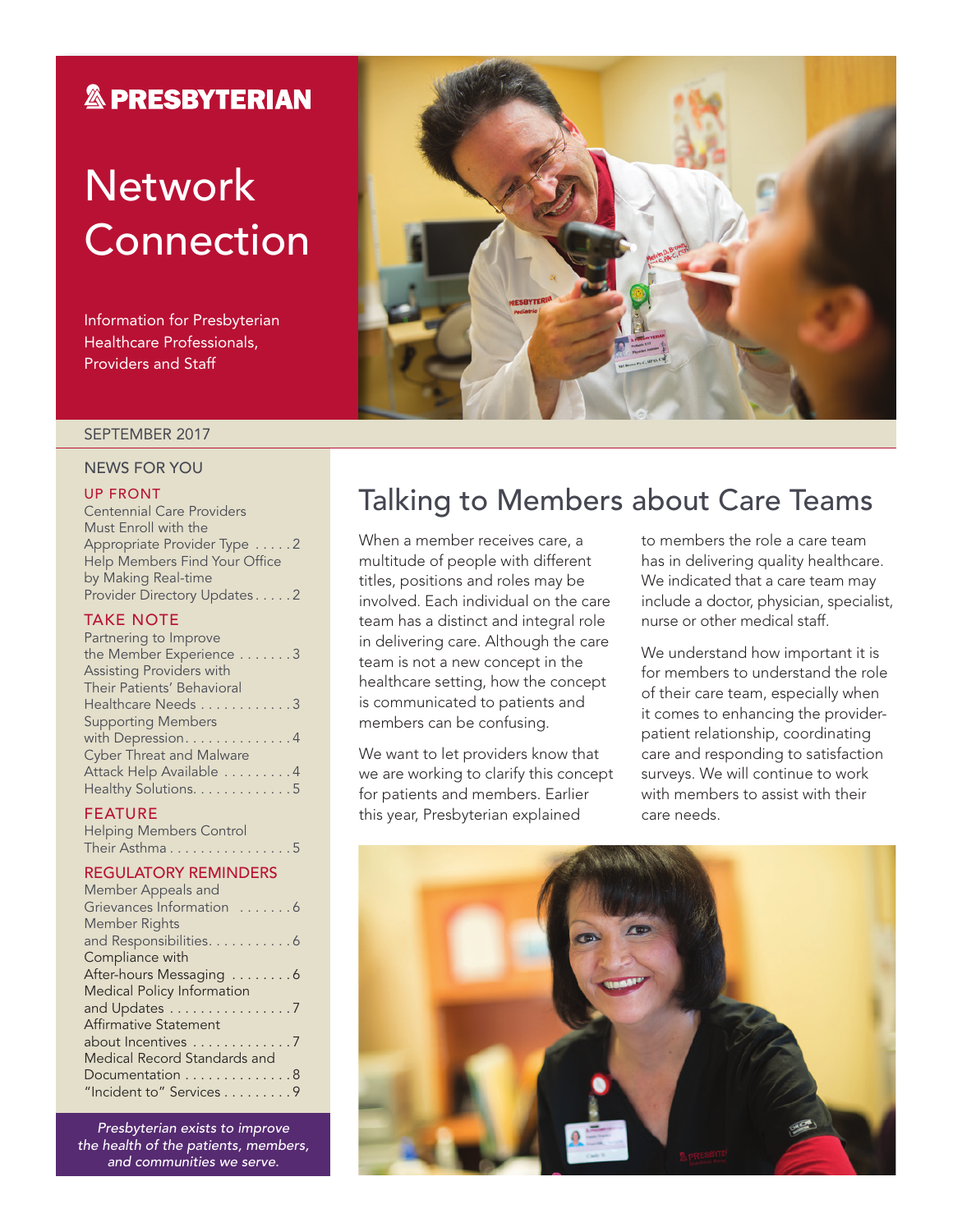### Centennial Care Providers Must Enroll with the Appropriate Provider Type

Committed to ensuring timely and accurate claims payments, Presbyterian wants to remind Centennial Care providers that the New Mexico Human Services Department (HSD) requires both group and individual providers to enroll with New Mexico Medicaid. Providers are required to enroll with the appropriate provider type to render services to eligible members and receive reimbursement. This ensures that billing and rendering providers can be identified on claims and encounter reports by a National Practitioner Identifier (NPI) number.

Presbyterian now rejects and/or denies claims when:

- The group and individual provider are not enrolled with HSD.
- Providers are not enrolled with the appropriate provider type.

• Providers bill codes outside of their enrolled provider type.

Please note that if providers have more than one provider type on file, they must submit the taxonomy on the claim. Otherwise we are unable to match the code to the correct provider type and the claim will be denied with the exception 0299. Presbyterian is recouping payments when providers have not enrolled, or if they enrolled with an inaccurate provider type and billed codes that they are not enrolled for within the past year.

Individual and group providers who still need to enroll with New Mexico Medicaid can complete the Provider Participation Agreement (PPA) MAD 312 or 335 online or by printing and mailing the application. To print out or submit a

Medicaid application electronically, go online to https://nmmedicaid.acs-inc. com/webportal/enrollOnline.

It is both the individual provider's and the provider group's responsibility to submit their applications within a sufficient time frame to allow completion of the enrollment process and submission of the claim within the MAD timely filing limit. Presbyterian will use the MAD approval date on the Medicaid file to determine timely filing. For more information, view Supplement 15-01 at http://www.hsd.state.nm.us/providers/ Registers\_and\_Supplements.aspx.

For questions, or assistance with the application process, contact your Provider Network Management relationship executive. You can find his/ her contact information at www.phs.org/ ContactGuide.

### Help Members Find Your Office by Making Real-time Provider Directory Updates

To ensure members have access to the care they need, Presbyterian wants to remind providers to make real-time updates by using the myPRES provider portal. When providers routinely update and verify their demographic information, they ensure that members have access to accurate information, which allows them to contact providers and find their office. Also, when providers update and verify their addresses, it helps prevent any delays in processing claims.

Providers can verify and update their demographic information through the myPRES Provider Portal, which uses a web-based solution that interfaces directly with our internal database. Providers can update their:

- Hours of operation
- Panel status
- Directory address
- Phone number

To make updates to this information, you will need to log in to myPRES and choose "Update Provider Demographic Information" from the myPRES Workforce screen. For step-by-step instructions, watch our short how-to video by using the following link: https:// www.phs.org/providers/contact-us/ Pages/update-provider-directory.aspx.

When updating information, please be sure that the practice name used for the directory listing is consistent with the signs used outside of the building and the scripting used to answer telephone calls. Members tend to search the provider directory using the practice name they most commonly see or hear. For frequently asked questions about how to get started, please go to www. phs.org/DirectoryUpdate.

As indicated in the 2017 Practitioner and Provider Manual, which is an extension of provider contracts, providers are responsible for notifying Presbyterian of changes in address, license, liability insurance, contracting status or any other issue that could affect the provider's ability to effectively render covered services. The Services Agreement with Presbyterian also requires providers to notify Presbyterian electronically or in writing of any changes as soon as they are known.

To help providers keep their information up to date, we will continue to conduct provider outreach twice a year. If you have any questions, please contact your Provider Network Management relationship executive. You can find his or her contact information at www.phs. org/ContactGuide.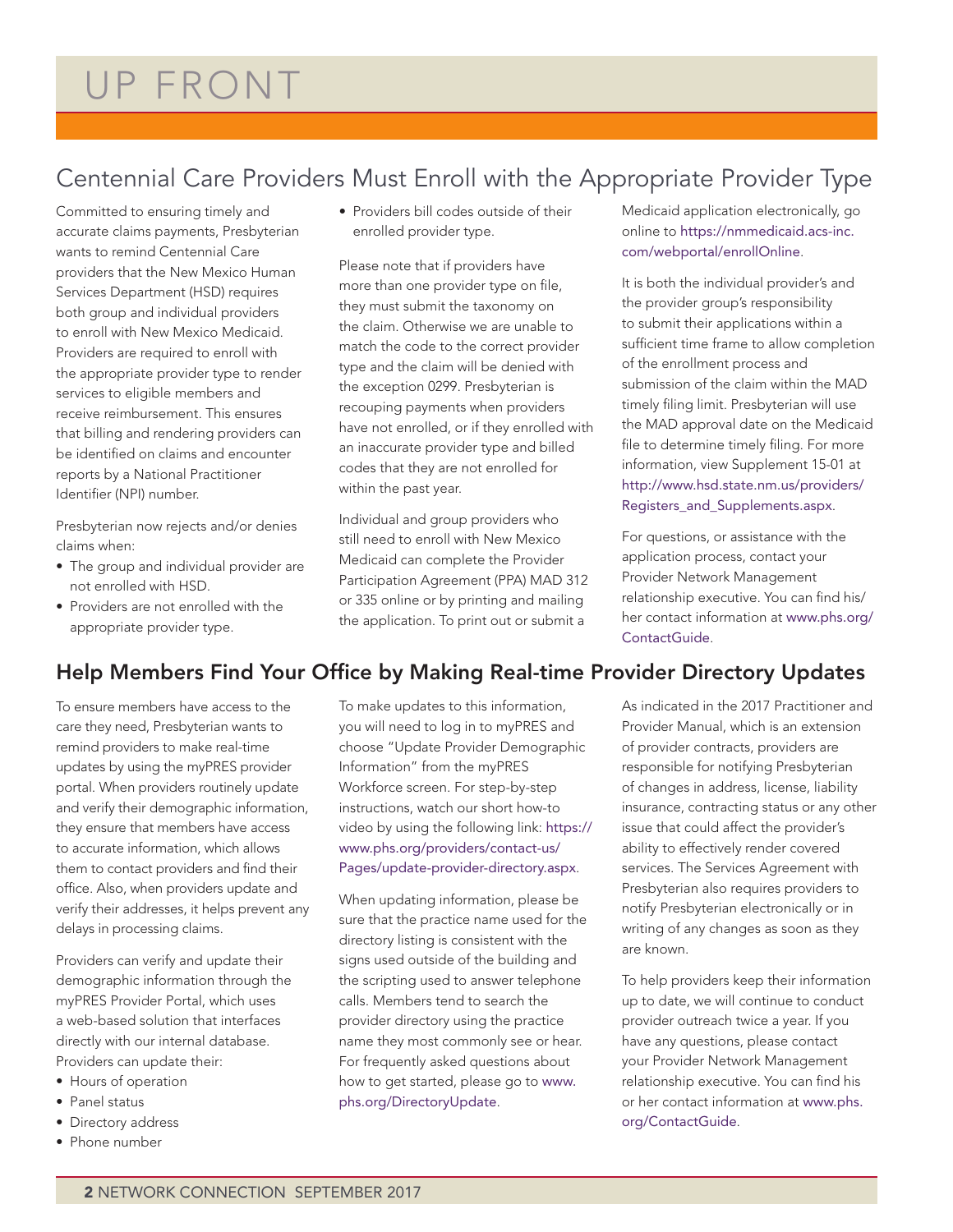## Partnering to Improve the Member Experience

Presbyterian is committed to improving the member experience. One of the ways we do that is by partnering with other leaders in the healthcare industry. Recently, Presbyterian partnered with Eliza Corporation, a healthcare engagement and communications solutions company, to conduct a member survey that measures the quality of care and services they receive. Please be assured the information shared about patients and members is secure and confidential.

The survey is administered throughout the year via automated telephone

calls. Members may be contacted to participate in one or more of the following call initiatives:

- Preventive or condition-management screenings or tests related to quality measures
	- Reminders to schedule appointments or screenings
	- Reminders to attend appointments or health events
- Pre-survey data collection for Health Outcomes Survey (HOS) and Consumer Assessment of Healthcare Providers and Systems (CAHPS®) 1 Survey
- Medication refill reminders

To help providers improve health outcomes for their patients, we will share the responses we receive from their paneled members when the survey ends. Based on the types of responses we receive from members, we will also reach out to providers to ensure appropriate follow-up care can be determined. We look forward to sharing information related to these initiatives that may be relevant to you and the quality care you deliver to our members.

<sup>1</sup> CAHPS® is a registered trademark of the Agency for Healthcare Research and Quality (AHRQ).

### Assisting Providers with Their Patients' Behavioral Healthcare Needs

Magellan Healthcare (Magellan) is Presbyterian's behavioral health team for members enrolled in Commercial and Medicare plans. Our behavioral health team offers access to a variety of resources and services to assist providers in enhancing medical and behavioral outcomes for their patients.

#### Website resources

Providers can access a practitioner toolkit of behavioral health resources at www.MagellanPCPtoolkit.com, which is designed to give medical practitioners the information and screening tools needed to assist in making behavioral health referrals.

#### Contact our behavioral health case management team

Our behavioral health team offers case management support for members with complex behavioral health needs. Case management programs assess, plan, implement, coordinate and evaluate options and services to meet a member's clinical and medical needs. Activities vary based on the specifics of the member's



needs, and our case managers help create a personalized plan of care for every member. We strongly recommend referring patients who may suffer from severe and persistent mental illness to our behavioral health team's case management program.

For assistance with screening patients for co-occurring depression and substance abuse, or to refer patients who may suffer from mental illness, providers

can contact our behavioral health Case Management Team at 1-800-741-5044.

#### Referrals

All referrals to care coordination, case management or disease management can be made by contacting the Presbyterian's Intake Team at 1-866-672- 1242 or (505) 923-8858. Providers can also fax referrals to (505) 843-3150 or by secure email to [PHPreferral@phs.org](mailto:PHPreferral%40phs.org?subject=).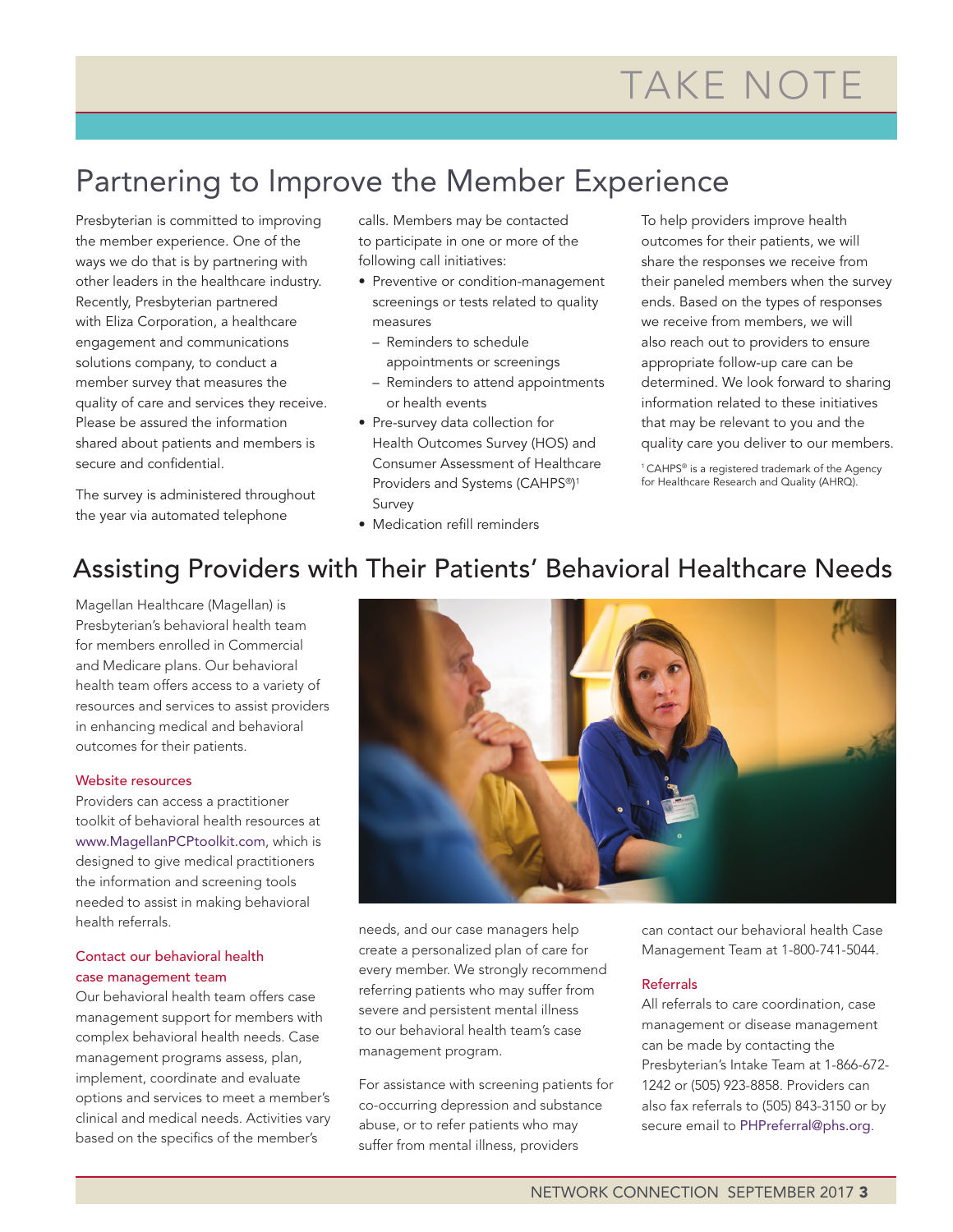# TAKE NOTE

## Supporting Members with Depression

Presbyterian is dedicated to supporting the health of patients, members and communities we serve by partnering with providers to develop a care plan to properly diagnose and treat depression. When treating patients who have depression, it is critical that they are monitored closely over time to ensure an adequate medication trial and to prevent them from abandoning their treatment. Since the risk of remission or relapse is significant, key points to manage patients with depression include regular follow-ups and access to medication refills. This supports them with following their treatment plan and preventing any gaps in treatment.

#### Important facts

- Major depressive disorder affects nearly 20 percent of adults at least once in their lifetime.
- Almost eight percent of Americans who are 12 years old and older have experienced depressive symptoms.
- There is significant co-occurrence of

depression in patients with medical conditions, including diabetes, cardiac disease and stroke.

- The U.S. Preventive Services Task Force published recommendations stating that everyone who is 12 years old and older should be screened routinely for major depressive disorder and that adequate systems should be in place to ensure accurate diagnoses, effective treatment and appropriate follow-up actions.
- PHQ-2 and PHQ-9, as well as other tools, can be administered easily in an office setting to screen for suicidality and depression. (Source: The Centers for Disease Prevention and Control)

### Treatment pearls

- There are three phases of treating depression with antidepressants: acute, continuation and maintenance.
- During the acute phase, which may last several weeks, antidepressants are used to gradually induce remission of symptoms. Antidepressants

usually take two weeks to decrease symptoms.

- During the continuation phase, which is 16 to 20 weeks once the patient is in remission, the antidepressant should be continued to prevent relapse.
- During the maintenance phase, consideration to continue the full dose of medication should be determined by the number of episodes the patient has experienced:
	- Six months after one episode
	- Three years after second episode
	- Possibly indefinitely for three or more episodes, or if prior episodes were particularly severe or dangerous

For additional information on how to manage depression, a helpful resource is available at the Magellan Healthcare Medical Providers' Behavioral Health Toolkit at http:// magellanpcptoolkit.com/mooddisorders.aspx?ref=DEFAULT.

## Cyber Threat and Malware Attack Help Available

The Department of Health and Human Services (HHS) created a new department to handle and distribute information regarding cyber threats affecting the healthcare industry. This new department is known as the Healthcare Cybersecurity and Communications Integration Center (HCCIC). The purpose of this department is to analyze threats and the impact of cyberattacks, such as ransomware, and share them in real time with the healthcare community.

According to the HHS deputy chief, this department is designed to be a resource for healthcare providers to report cyber threats and receive possible resolutions. The HCCIC has three high-level goals:

• Strengthen engagement across HHS

operating divisions

- Enhance reporting and increase awareness of healthcare cyber threats across the HHS enterprise
- Promote public-private partnership through regular engagement and outreach

Small provider offices are considered the most at-risk because many do not have staff dedicated to IT security. Additionally, they may not be able to afford the latest and most secure technology that is available. To help protect your office from cyber threats, only open emails from people you know, don't click on links in emails if you weren't expecting them and keep your computer and antivirus software up to date.

If your office is the victim of a ransomware attack, report the incident(s) to:

- Your FBI Field Office Cyber Task Force (https://www.fbi.gov/contact-us/fieldoffices/field-offices), which will work with state and local law enforcement and other federal and international partners to pursue cyber criminals globally and to assist victims of cybercrime
- The FBI's Internet Crime Complaint Center at
	- https://www.ic3.gov/default.aspx
- If medical devices are affected by the attack, contact the FDA's emergency line at 1-866-300-4374
- The HCCIC at HCCIC-mgmt@hhs.gov
- The US Computer Emergency Readiness Team (US-CERT) at soc@us-cert.gov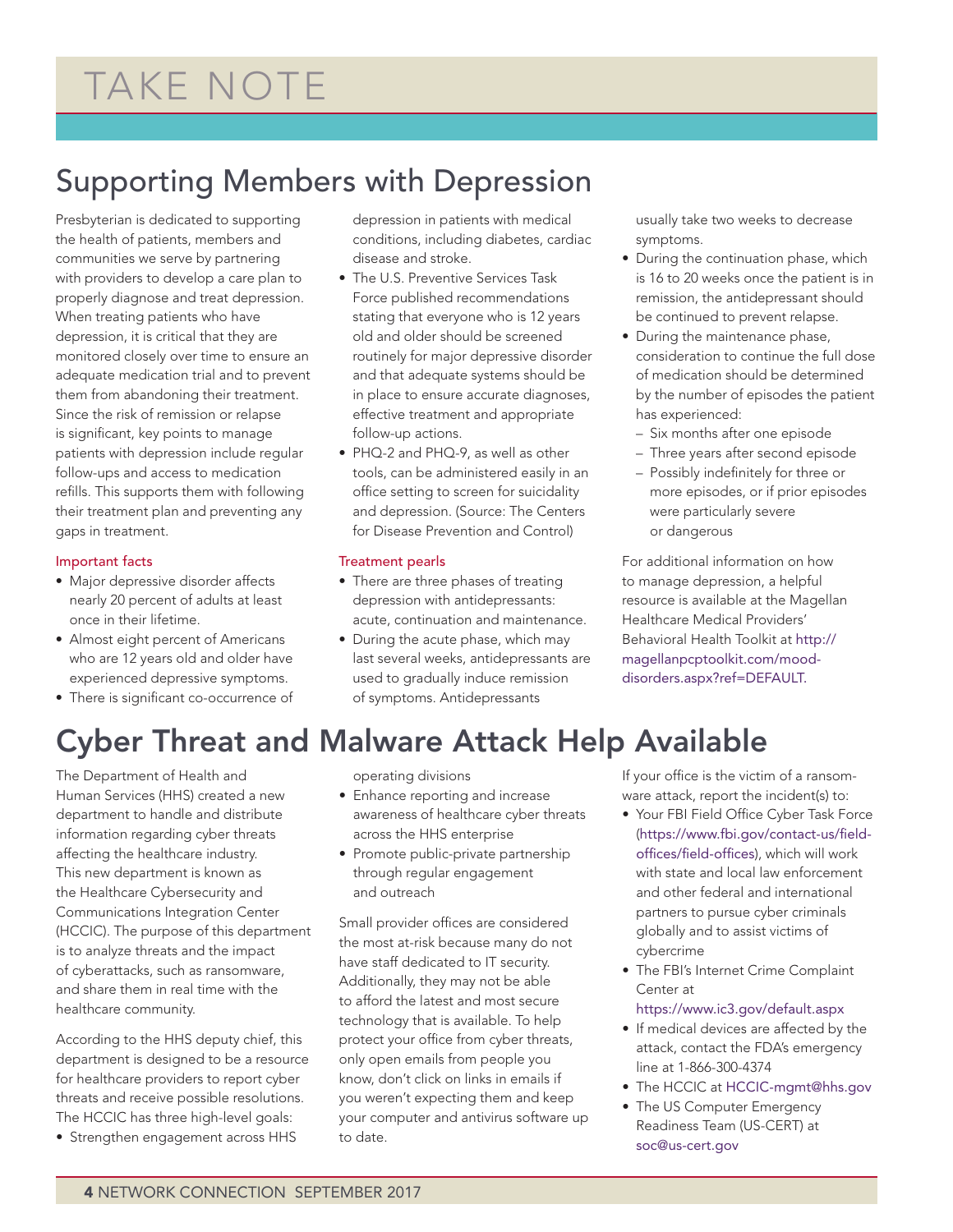## Helping Members Control Their Asthma

Asthma is a serious health issue that affects people of all ages around the world. While some countries have seen a decline in hospitalizations and deaths from asthma, the number of people with asthma continues to grow. According to the Centers for Disease Control and Prevention (CDC), one in 11 children and one in 12 adults has asthma in the United States. Managing asthma is a life-long commitment, and Presbyterian wants its members to feel empowered when it comes to controlling their asthma.

We believe that providers can help set the foundation for empowerment by sharing their knowledge,

providing care and building a good rapport with patients. Providers can help their patients manage their asthma by:

- Providing basic and in-depth information about asthma, the purpose of asthma medications and how often medications should be used
- Identifying and documenting what triggers symptoms
- Encouraging patients to remove triggers from common areas and routinely clean those areas
- Working with them to create and implement an action plan to reduce and prevent flare-ups

and emergency department visits through day-to-day management

– A good example of an action plan can be found at https:// www.nhlbi.nih.gov/health/ resources/lung/asthma-actionplan-html

While asthma is an incurable disease, a strong patient-provider relationship is one of the most effective treatments for asthma. With help from healthcare providers, people with asthma can better manage their condition and live full, normal and unrestricted lives.

Healthy Solutions: Health Coaching for Presbyterian Members with Diabetes, Coronary Artery Disease, Asthma, Chronic Obstructive Pulmonary Disease (COPD) and Heart Failure

The Presbyterian Healthy Solutions health coaching program is available to assist Presbyterian members with chronic conditions to better understand their conditions, update them on new information about their condition and provide them with assistance to help manage their condition. The program is designed to reinforce treatment plans and is available at no additional cost to Presbyterian members who are 18 years old or older.

Healthy Solutions contacts members who have difficulty managing their blood glucose, cholesterol, or who have recently visited the emergency room or hospital, and invites them to receive coaching. Presbyterian will notify providers whose members agree to participate. To enroll Presbyterian members in the Healthy Solutions program, please contact us at 1-800-841-9705 or by email at healthysolutions@phs.org.

Participation in Presbyterian's Healthy Solutions coaching program is voluntary. If at any time a participant wishes to discontinue the program, they simply need to contact us and let us know.

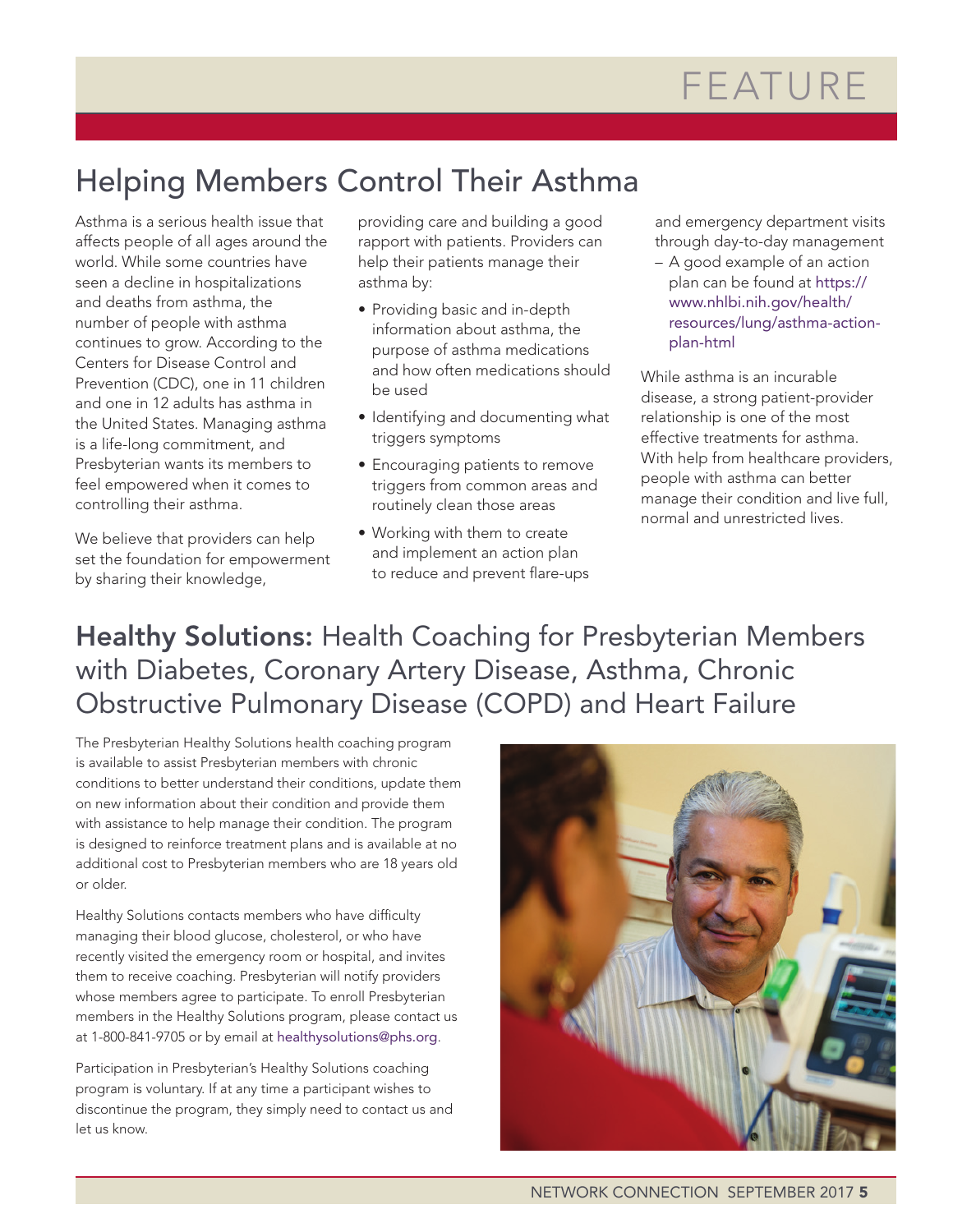# REGULATORY REMINDERS

### Member Appeals and Grievances Information

Providers have the right to file a formal appeal and grievance with Presbyterian. An appeal may be filed when an authorization or concurrent review results in a decision to deny, reduce or terminate a service or item. At the time of the decision, a provider or member may request that Presbyterian reconsider the denial by submitting additional documentation to support medical necessity. Such requests will be immediately referred to a medical director who was not previously involved in the case for resolution and will be handled according to the member appeal guidelines.

If prior authorization for services for any Presbyterian member is requested by a provider and denied by Presbyterian, a provider may act on the member's behalf and may file a request for an expedited appeal if the provider feels that the member's health and/or welfare is in immediate jeopardy. Presbyterian will then determine if it meets expedited criteria. If the case is deemed expedited, then Presbyterian will process the expedited appeal within 72 hours of receipt. Time extensions may apply with written consent from the member.

Any member also has the right to file a grievance if he or she is dissatisfied with the services rendered through Presbyterian. Member grievances may include but are not limited to the following:

- Dissatisfaction with services rendered
- Availability of services
- Delivery of services
- Reduction and/or termination of services
- Disenrollment
- Any other performance that is considered unsatisfactory

The member should submit his or her appeal or grievance to Presbyterian's appeals and grievance coordinator within the following time frames:

| <b>Lines of Business</b>                                                                                        | <b>Time Frame</b>                          |
|-----------------------------------------------------------------------------------------------------------------|--------------------------------------------|
| Presbyterian Centennial Care (New<br>Mexico Medicaid Managed Care)                                              | Within 90 days from the date<br>of denial  |
| Presbyterian Senior Care (HMO)<br>(Medicare Advantage) and<br>Presbyterian Medicare PPO<br>(Medicare Advantage) | Within 60 days from the date<br>of denial  |
| All Other Plans                                                                                                 | Within 180 days from the date<br>of denial |

### Member Rights and Responsibilities

Presbyterian has written policies and procedures regarding members' rights and responsibilities as well as the implementation of such rights. All Presbyterian members or their legal guardians have rights and responsibilities, and Presbyterian requires its network of practitioners and providers to uphold and support these rights and responsibilities.

To view a list of these rights and responsibilities, go to https://www. phs.org/Pages/member-rights.aspx. Please note that this list comprises the rights and responsibilities as dictated by the New Mexico Human Services Department (HSD) and the National Committee for Quality Assurance (NCQA). In addition, the list includes information specific to different lines of business.

### Compliance with After-hours Messaging

Presbyterian requires primary care providers to have or arrange on-call and after-hours care to support members who experience emergencies. Such coverage must be available 24 hours a day, seven days a week.

Providers must inform members about their hours of operation and give instructions for accessing care after hours. Presbyterian requires that the hours of operation that practitioners and providers offer to Medicaid are no less than those offered to Commercial members.

Presbyterian requests that all primary care providers ensure that their contact information and after-hours messaging is up to date and provides members with the information they need to seek appropriate care outside of regular office hours.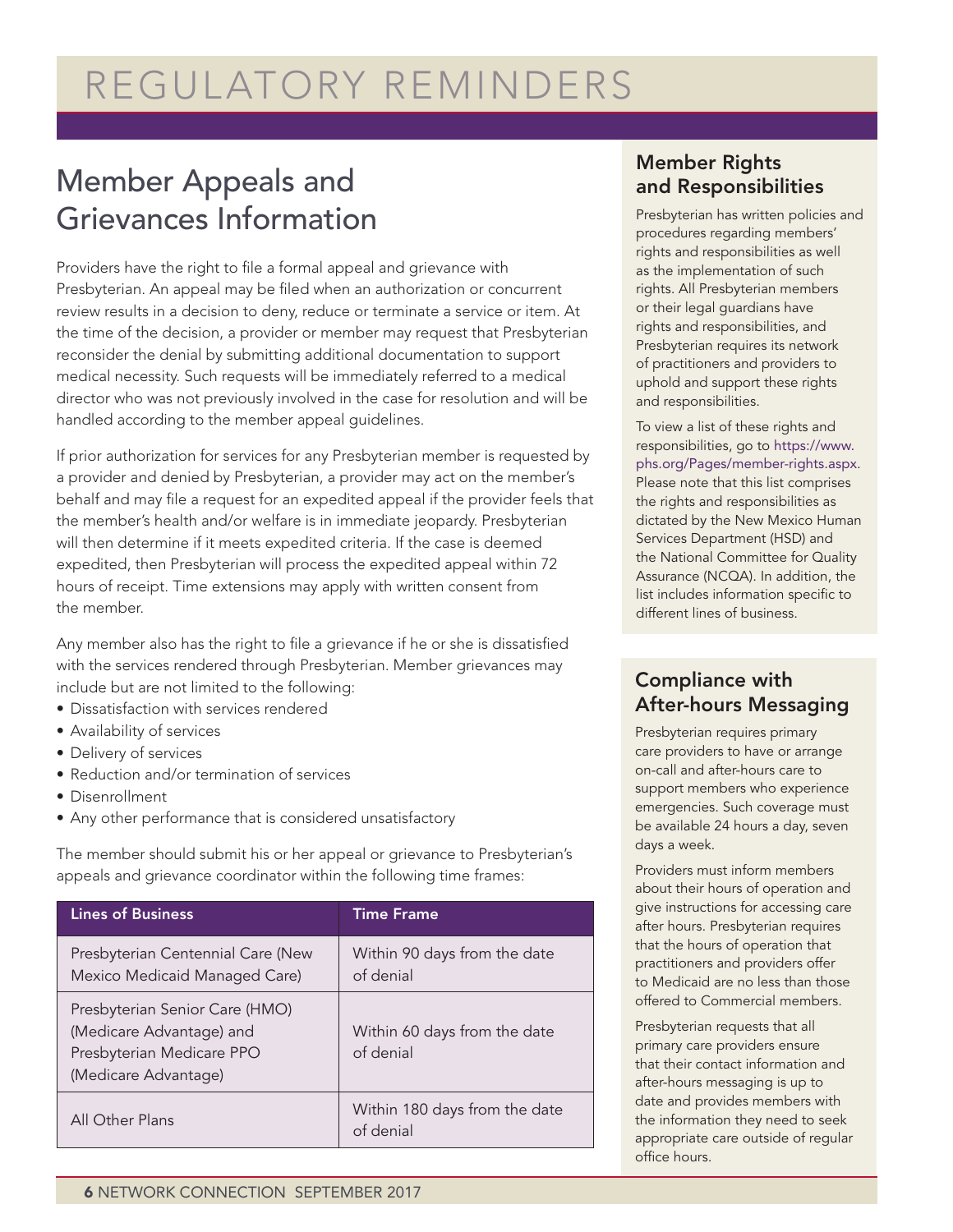# REGULATORY REMINDERS

### Medical Policy Information and Updates

Presbyterian maintains medical policies that assist in administering plan benefits. All medical polices are regularly reviewed and approved through appropriate quality committees. Medical policies include the following information:

- Services covered including clinical indications for the service
- Prior authorization requirements *Note:* Even when prior authorization is not required, the clinical indications for the service still apply. All claims are subject to retrospective review.
- Exclusions to coverage
- Covered and non-covered codes included in the coding list

### General information about medical policy coverage determinations

Presbyterian uses recommendations from Hayes Inc., an independent technology assessment firm, and current medical literature including clinical trials to support decisions. Presbyterian also considers the decisions of the Centers for Medicare & Medicaid Services (CMS) to provide guidance related to medical policies and procedures. Other resources Presbyterian may use to determine if an item is investigational or experimental are:

- U.S. Food and Drug Administration reviews
- Evidence obtained from reports and

articles in peer-reviewed medical and scientific literature

• Formalized position statements of professional organizations

Criteria used for authorization determination include but are not limited to Milliman Care Guidelines (MCG), Apollo Guidelines and NIA Magellan.

#### New, reviewed or updated medical policies

The following is a list of medical policies that are new or that have been recently reviewed or updated:

- "Durable Medical Equipment: Rehabilitation and Mobility Devices" – Retired the language to Gait Trainers and LCD 11450, following Article A52503.
- "Gastric Electric Stimulation for the Treatment of Chronic Gastroparesis" – No longer using Milliman. All requests are reviewed by a medical director on case-by-case basis.
- "Genetic and Genomic Testing" Removed repetitive language about chromosomal microarray analysis.
- "LINX Reflux Management System for the Treatment of GERD" – Removed language for use of the CMS national coverage determination (NCD) of anti-gastroesophageal reflux device (100.9) because it does not mention the LINX system.

### Accessing the Medical Policy Manual

The Medical Policy Manual is available on phs.org.

- Log on to www.phs.org
- Select "For Providers" from the upper menu
- Select "Tools and Resources"
- Select "Medical Policy Manual" from menu on the left

### Medical policy reviews

Medical policies receive an annual review. The following is a list of medical policies that did not change:

- Artificial disk replacement
- Autism spectrum disorder
- Autologous chondrocyte implantation
- Blepharoplasty
- Breast reconstruction following mastectomy
- Breast reduction mammoplasty
- Bronchial thermoplasty
- Cancer clinical trials
- Cholecystectomy by laparoscopy
- Coronary computed tomography
- Cryoablation for prostate cancer
- Genetic Testing Cologard
- Gynecomastia
- Hyperbaric Oxygen Therapy (HBOT)
- Magnetoencephalography
- PET scan
- Rad Oncology Brachytherapy
- Tonsillectomy
- XStop

### Affirmative Statement about Incentives

Presbyterian wants members to get the right care, in the right place, at the right time. One of the processes we use to ensure our members receive appropriate care is through prior authorization, also known as a benefit certification. Presbyterian's accreditation body, the National Committee for Quality Assurance (NCQA), considers prior authorization to be part of our utilization management (UM) program.

UM decision-making is based only on appropriateness of care and service and existence of coverage. Presbyterian

does not specifically reward practitioners or other individuals for issuing denials of coverage. Financial incentives for UM decision makers do not encourage decisions that result in underutilization.

For more information about Presbyterian's prior authorization or benefit certification processes, refer to the Care Coordination chapter of the 2017 Presbyterian Practitioner and Provider Manual at www.phs.org/ ProviderManual.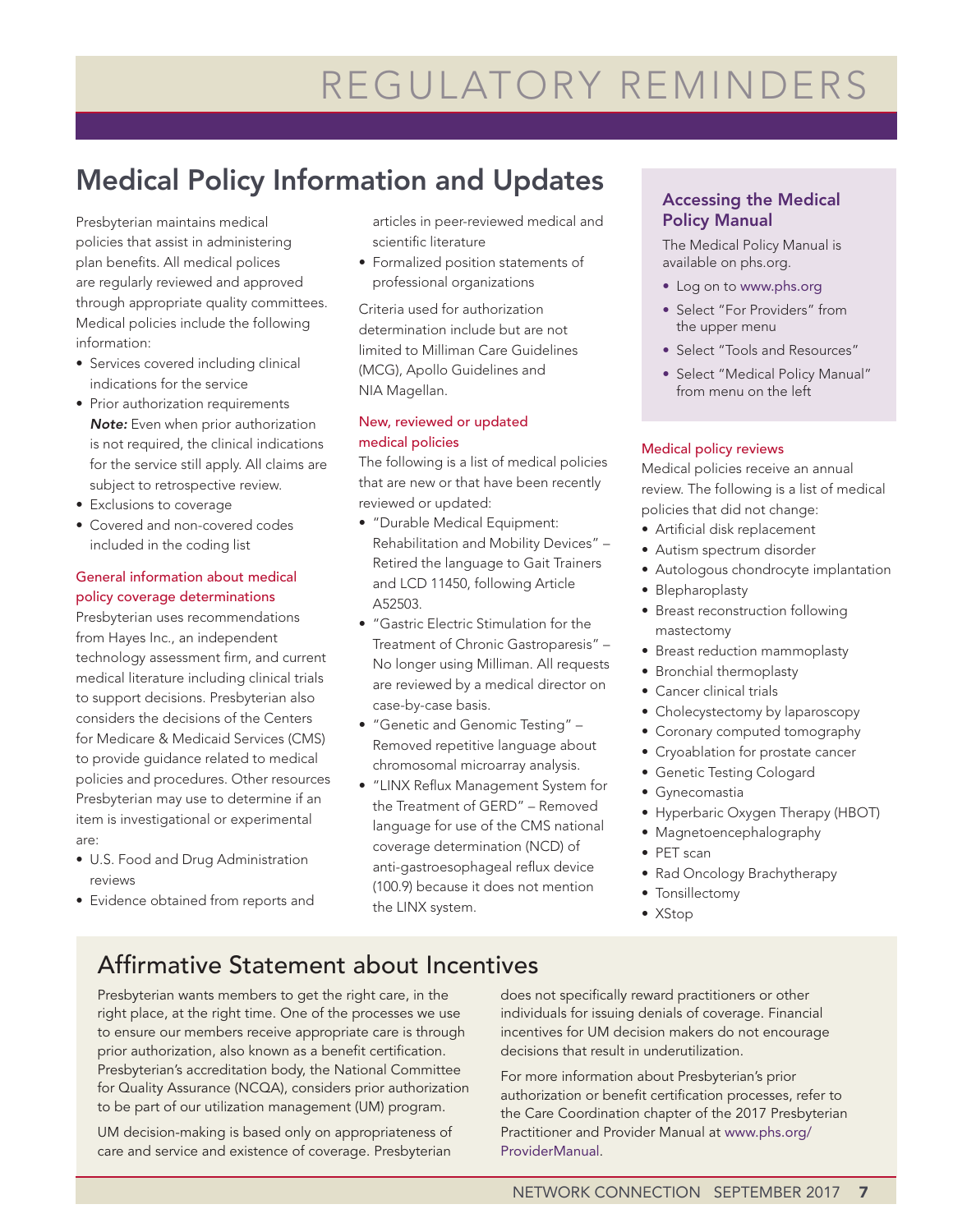# REGULATORY REMINDERS

## Medical Record Standards and Documentation

As part of our regulatory requirements, Presbyterian must ensure that our members' medical records are complete and consistent with standard documentation practices. Presbyterian reports information to several agencies, including the National Committee for Quality Assurance (NCQA), the Centers for Medicare & Medicaid Services (CMS) and the New Mexico Human Services Department (HSD). These agencies require that specific information is documented in every member's chart, including medical history and advance directive information.

We are updating our medical record review process to include a study of continuity and coordination of care between medical and behavioral healthcare. This year, we are reviewing a sample of records from 2016 to evaluate the communication between the prescribing provider and the behavioral health provider.

For child members who were diagnosed with attention-deficit/ hyperactivity disorder (ADHD) and adult members who were diagnosed with depression and prescribed antidepressants in 2016, the medical record should include the tool used to diagnose our members. The record will be scored based on the accuracy, sufficiency, timeliness, frequency and clarity of information shared between the behavioral health provider and the primary care provider (PCP).



All providers are held to the minimum standards provided in the Presbyterian annual provider training and in the provider manual. Presbyterian standards include requirements for confidentiality of medical records, documentation specifications, record-keeping practices and the availability of records. Presbyterian monitors and assesses compliance with these standards annually.

#### Advance directive documentation

Presbyterian requires providers to indicate whether a member has executed an advance directive. This can be accomplished by noting "Yes" or "No" in a prominent location within the member's hard copy or electronic medical record. In addition, if a member presents his or her provider with an advance

directive, a copy should be added to the member's medical record.

Presbyterian will evaluate mandatory provider compliance with this standard when we perform our medical record standards audits. Advance directive forms are available at http://docs.phs. org/idc/groups/public/@phs/@ marketing/documents/phscontent/ pel\_00133737.pdf.

We appreciate your continued commitment to comply with these standards and the actions taken to improve medical record keeping for our members. For questions about medical record documentation standards, please contact Susan Taylor at (505) 923-8040 or staylor7@ phs.org.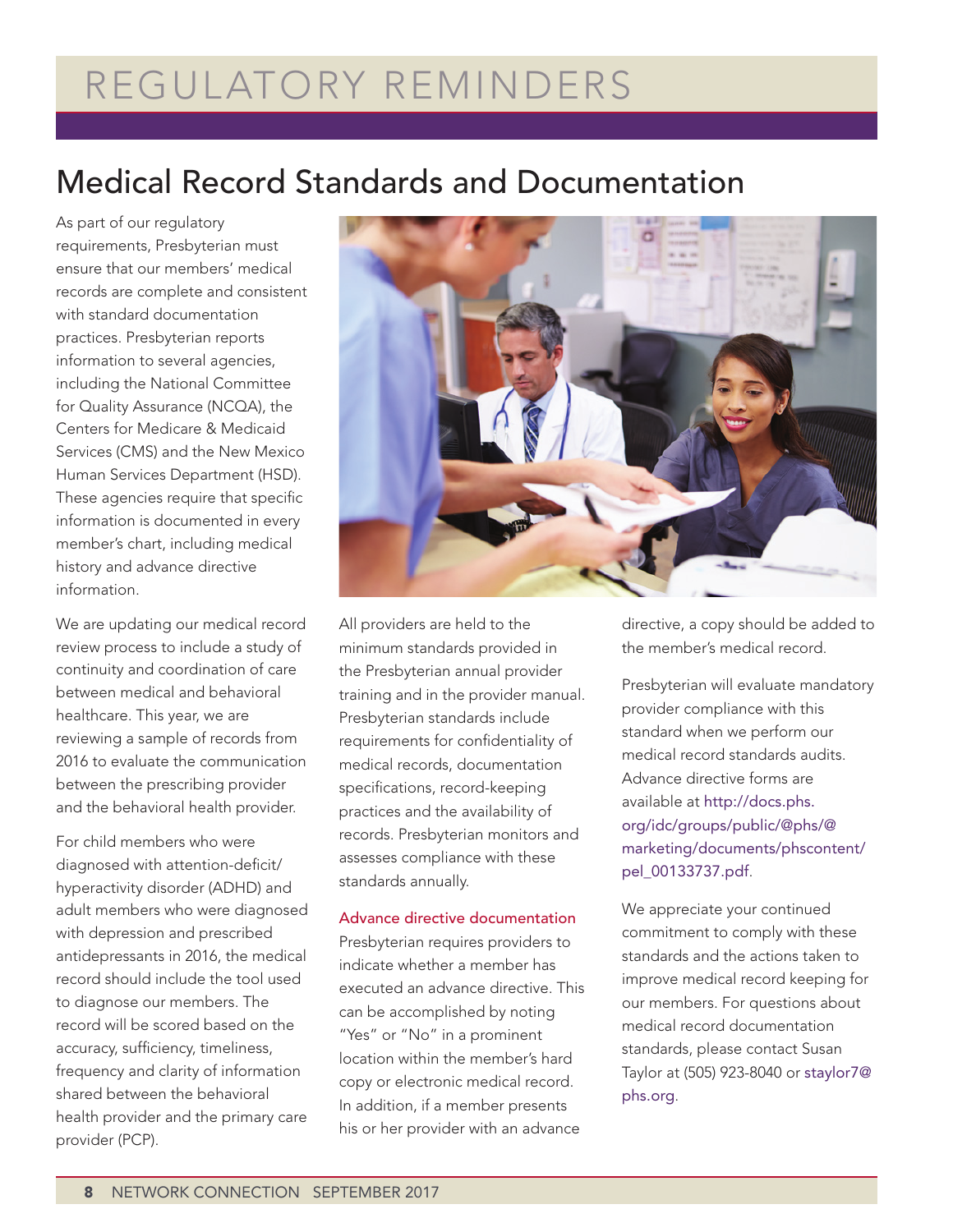## "Incident to" Services

The Centers for Medicare & Medicaid Services (CMS) defines "incident to" services as those services that are furnished incident to physician professional services in the physician's office, whether located in a separate office suite, within an institution or in a patient's home.

To qualify as "incident to," services must be part of a patient's normal course of treatment during which a physician personally performed an initial service and remains

actively involved in the course of treatment. Providers do not have to be physically present in the patient's treatment room while these services are provided, but they must provide direct supervision. This can also mean that, if necessary, providers may be present in the office suite to render assistance.

The patient record should also document the essential requirements for "incident to" service. More specifically, these services must be all of the following:



- An integral part of the patient's treatment course
- Commonly rendered without charge (included in the physician's bill)
- Of a type commonly furnished in a physician's office or clinic (i.e., not in an institutional setting)
- An expense to the physician or physician's office

Services provided by a non-physician (but supervised by a physician) must follow the CMS guidelines to qualify for "incident to" care. The physician must perform the initial visit and be in the office or facility when services are rendered to provide supervision and assistance.

As outlined in the provider's Services Agreement with Presbyterian, all providers must be credentialed with Presbyterian prior to seeing our members. All services should be billed under the rendering provider.

The Presbyterian Program Integrity Department (PID) performs random claims validation audits on claims submissions to verify that services billed were rendered and accurately billed. More information on these requirements can be found on the CMS website at http://www.cms. gov/Outreach-and-Education/ Medicare-Learning-Network-MLN/ MLNMattersArticles/downloads/ SE0441.pdf.